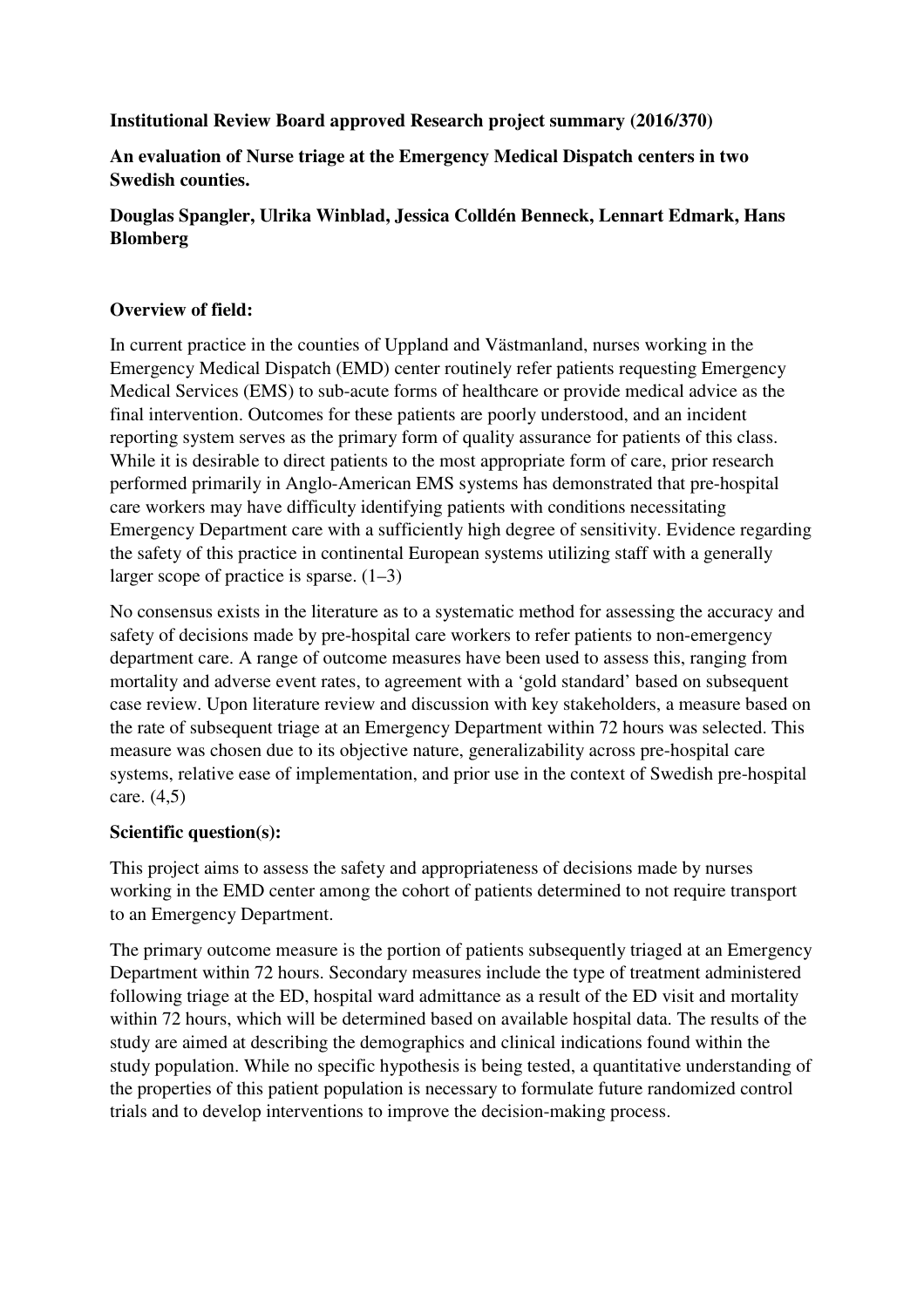### **Project description:**

Selection of research participants will occur prospectively from an existing analytical database (Qlikview) consisting of EMD records. Inclusion criteria are:

- Capture of a valid Personal Identification Number
- Dispatcher selection of a disposition of:
	- o Referral to nursing advice line (1177)
	- o Referral to non-ambulance transport to non-ED destination
	- o Referral to poison control center
	- o Referral to mobile eldercare team
	- o Referral to mobile psychiatric team
	- o Medical advice only pending patient re-contact
	- o Other Referral

The following data will be collected in regards to each included patient:

- Personal identification Number
- Age
- Gender
- Date/Time of contact with dispatch
- GPS coordinates of ambulance response
- Complaint category
- Patient Disposition

The regional hospital database (COSMIC) will be queried for each patient meeting the inclusion criteria above for entries occurring within 72 hours of contacting emergency services. Each patient with a record indicating triage at an Emergency Department will be reviewed and classified into the following categories based on the treatment received during the identified episode of care:

- Assessed and released without intervention
- Intervention at primary care level performed
- Intervention at secondary/tertiary level performed
- Admitted to inpatient care

Data on mortalities among the included patients will be retrieved from the Swedish death registry. A pilot phase lasting for one week will be executed to determine approximate patient volumes which will determine the length of the main data collection phase, which is estimated to last circa 3 months. Pilot phase data will be reviewed to ensure the accuracy and completeness of dispatcher categorizations and determine the final set of analyses to perform on the prospectively gathered data. Data manipulation will be performed on an ongoing basis during the data collection period using Microsoft Excel and RStudio(6) and patient data will be stored with no identifying information attached. Personal Identification Numbers and GPS Coordinates will be stored separately from the main research database and associated via a sequential key. Results will be reported as descriptive statistics and a logistic regression model will be used to identify significant intra-group differences with regards to patient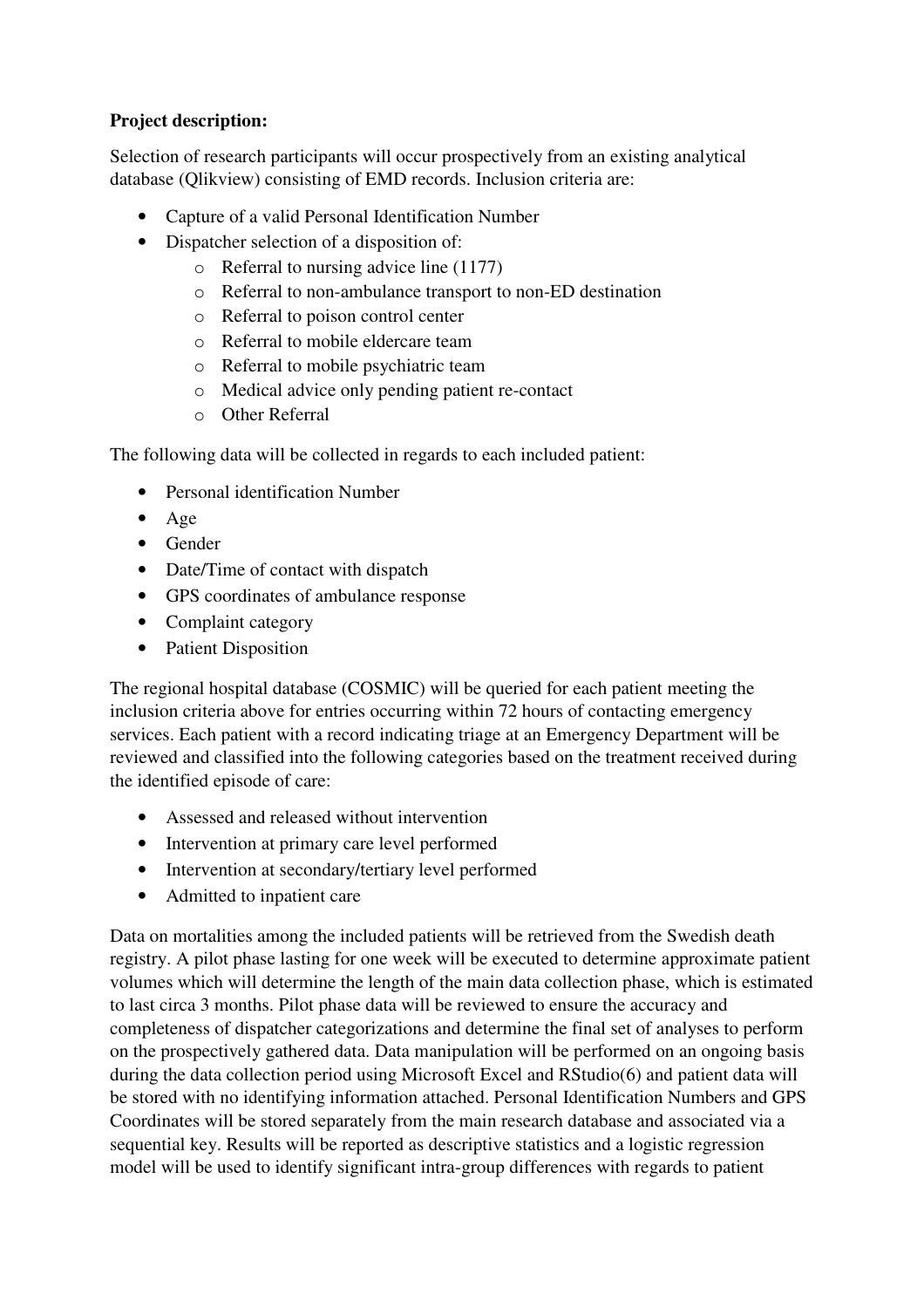demographics and information captured in the dispatch process. All data manipulation will be performed on hardware physically secured at the respective ambulance departments, and executed in accordance with existing data security guidelines.

## **Significance:**

The significance of the proposed study is twofold:

- 1) A systematic description of patients referred to alternate forms of care is of value to the county ambulance services involved in the study. This study serves to demonstrate the feasibility of this outcome measure in serving as an indicator of the effect of changes in the decision-making process. A descriptive study of this type is seen as a necessary precursor to a rigorous, randomized interventional study.
- 2) It is difficult to formulate a standard of acceptable accuracy based on this measure without a large number of data points across a diverse set of ambulance services. Magnusson et al. (2015) for instance found a subsequent ED visitation rate of 20%, but without a broad base for comparison it is difficult to judge whether this proportion is high or low. It is hoped that additional descriptive studies utilizing this objective and well defined outcome measure will enable meaningful meta-analysis across ambulance systems in the future.

## **Preliminary results:**

Preliminary results pending pilot phase data.

## **Ethical considerations:**

The primary ethical concern involved in this study is the security and privacy of patient data. No sensitive personal information as defined by 1998:204 §13 is to be recorded, and given the non-interventional nature of this study, informed consent of the study participants is judged not to be necessary. Given that the data analysis will occur in accordance with existing guidelines, no significant excess risk in the form of exposure of patient information is judged to arise in the course of executing this study.

# **References:**

1. Jensen JL, Carter AJE, Rose J, Visintini S, Bourdon E, Brown R, et al. Alternatives to Traditional EMS Dispatch and Transport: A Scoping Review of Reported Outcomes. Can J Emerg Med. 2015 Sep;17(05):532–50.

2. Bigham BL, Kennedy SM, Drennan I, Morrison LJ. Expanding Paramedic Scope of Practice in the Community: A Systematic Review of the Literature. Prehosp Emerg Care. 2013 Jul 1;17(3):361–72.

3. Snooks HA, Dale J, Hartley-Sharpe C, Halter M. On-scene alternatives for emergency ambulance crews attending patients who do not need to travel to the accident and emergency department: a review of the literature. Emerg Med J. 2004 Mar 1;21(2):212–5.

4. Magnusson C, Källenius C, Knutsson S, Herlitz J, Axelsson C. Pre-hospital assessment by a single responder: The Swedish ambulance nurse in a new role: A pilot study.